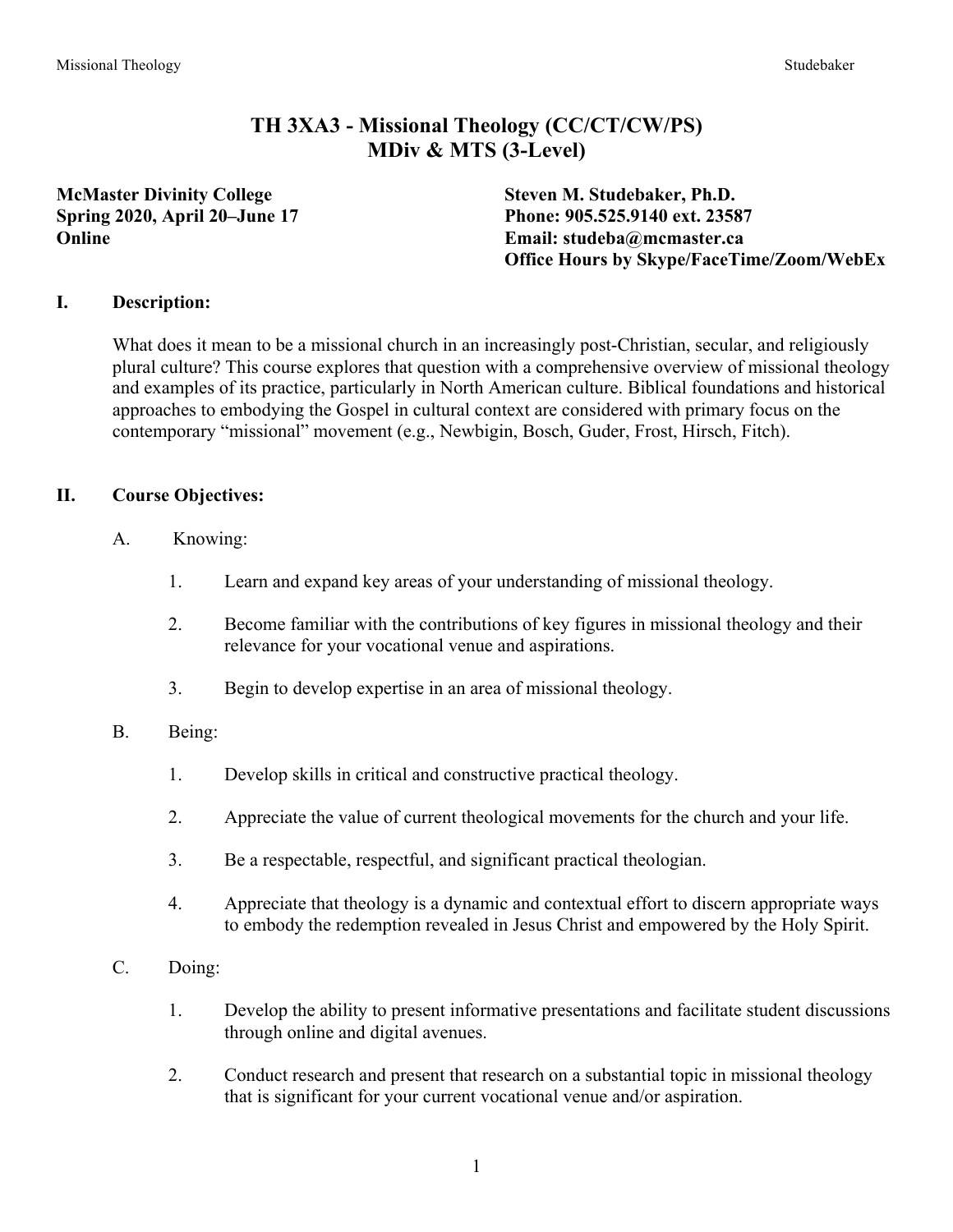- 3. Hone critical reading skills in primary literature.
- 4. Develop the ability to discuss and present your research in missional theology in ways accessible to a popular/lay audience.

### **III. Course Text(s):**

- \* Required reading includes *two* books.
- \* Submit statement of reading completed by June 17.
- A. Book One:

Darrell L. Guder, *Called to Witness: Doing Missional Theology* (Grand Rapids: Eerdmans, 2015). If you have read this book, you can select an alternative.

B. Book Two:

\* Select *one book* from this list or propose an alternative for your second required reading textbook.

\* This book will be the basis for the Textbook Blog (see VI.A. below).

• Diana Butler Bass, *Christianity After Religion: The End of Church and the Birth of a New Spiritual Awakening* (New York: HarperCollins, 2012).

• Ryan K. Bolger, *The Gospel after Christendom: New Voices, New Cultures, New Expressions* (Grand Rapids: BakerAcademic, 2012).

• Francis Chan, *Crazy Love: Overwhelmed by a Relentless God* (Colorado Springs: David C. Cook, 2013) (http://www.crazylovebook.com/).

• Mary Sue Dehmlow Dreier, *Created by the Spirit: Planting Missional Congregations* (Grand Rapids: Eerdmans, 2013).

• Michael Frost & Alan Hirsch, *The Shaping of Things to come: Innovation and Mission for the 21st Century Church* (Peabody: Hendrickson, 2003).

• David Fitch, *Faithful Presence: 7 Disciplines That Shape the Church for God's Mission* & *Prodigal Christianity* (Downers Grove: IVP, 2016) (Reclaiming the Mission blog)

• Craig Van Gelder and Dwight J. Zscheile, *The Missional Church in Perspective: Mapping Trends and Shaping the Conversation* (Grand Rapids: BakerAcademic, 2011).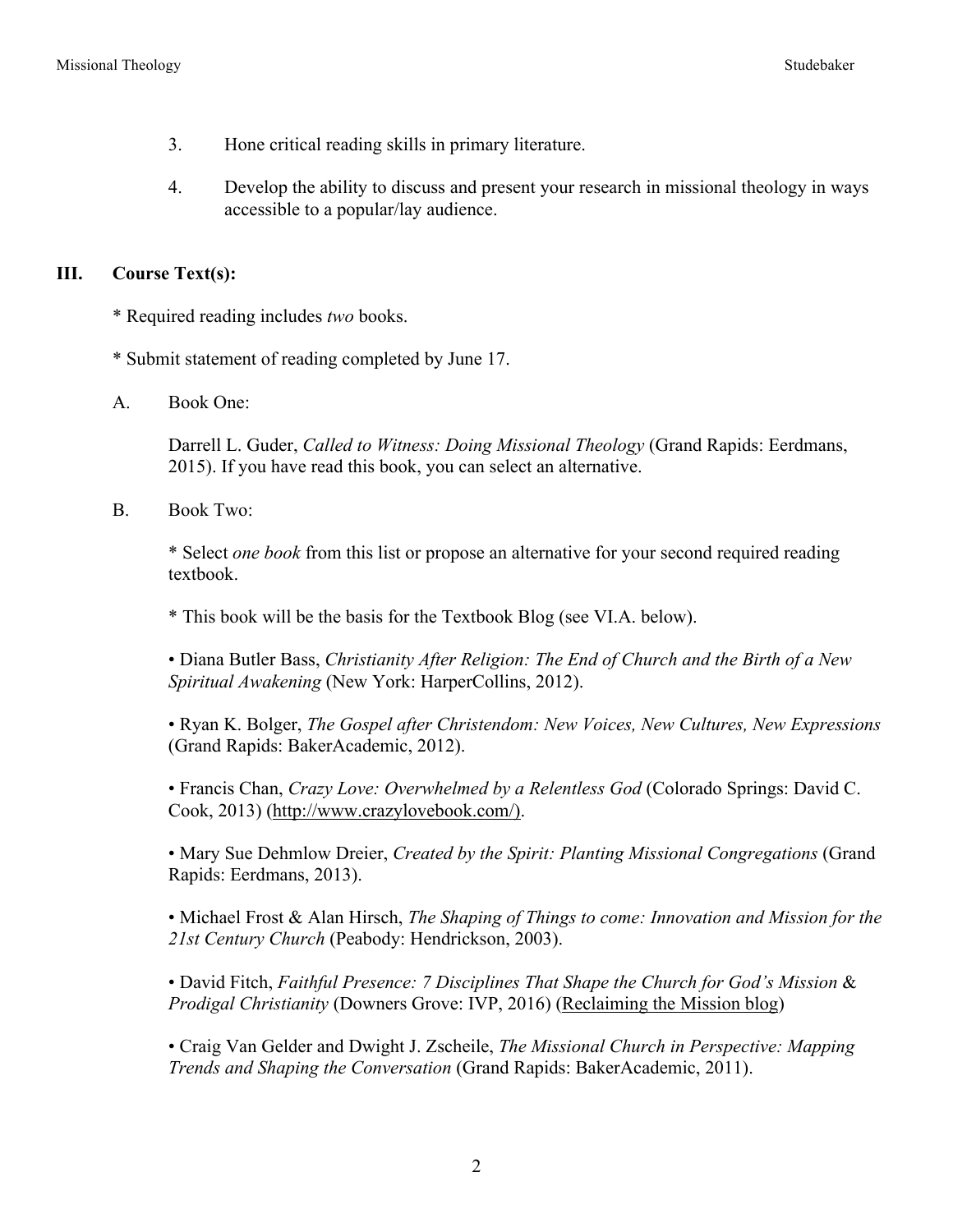• Craig Van Gelder and Dwight J. Zscheile, *Participating in God's Mission: A Theological Missiology for the Church in America* (Grand Rapids: Eerdmans, 2018).

• Eddie Gibbs and Ryan K. Bolger, *Emergent Churches: Creating Christian Community in Postmodern Cultures* (Grand Rapids: BakerAcademic, 2005).

• Roger Helland and Leonard Hjalmarson, *Missional Spirituality* (Downers Grove: InterVarsity, 2011).

• Michael W. Goheen, *A Light to the Nations: The Missional Church and the Biblical Story* (Grand Rapids: Baker Academic, 2011).

• Scott McKnight, *Jesus Creed: Loving God, Loving Others, 10th Anniversary Edition* (Paraclete, 2014) (Jesus Creed blog).

• Lesslie Newbigin, *Foolishness to the Greeks: The Gospel and Western Culture* (Grand Rapids: Eerdmans, 1986).

• Lesslie Newbigin, *The Gospel in a Pluralist Society* (Grand Rapids: Eerdmans, 1989).

• Stefan Paas, *Church Planting in the Secular West: Learning from the European Experience* (Grand Rapids: Eerdmans, 2016).

• David Platt, *Radical: Taking Back Your Faith from the American Dream* (Colorado Springs: Multnomah, 2010) (website: http://radical.net/

• C. Christopher Smith and John Pattison, *Slow Church: Cultivating Community in the Patient Way of Jesus* (Downers Grove: 2014). Also see http://slowchurch.com/

• Graham Ward, *The Politics of Discipleship: Becoming Postmaterial Citizens*, The Church and Postmodern Culture series, ser. ed. James K. A. Smith (Grand Rapids: Baker Academic, 2009).

• Gary Tyra, *A Missional Orthodoxy: Theology and Ministry in a Post-Christian Context* (Downers Grove: InterVarsity Academic, 2013).

• Dwight J. Zscheile, *Cultivating Sent Communities: Missional Spiritual Formation* (Grand Rapids: Eerdmans, 2012).

• Tyndale Seminary has a list of readings in Missional Church in their Missional Church Reading Room (link).

C. Additional Research Resources:

• Robert Wuthnow, *After the Baby Boomers: How Twenty- and Thirty-Somethings are shaping the Future of American Religion* (Princeton: Princeton University Press, 2010).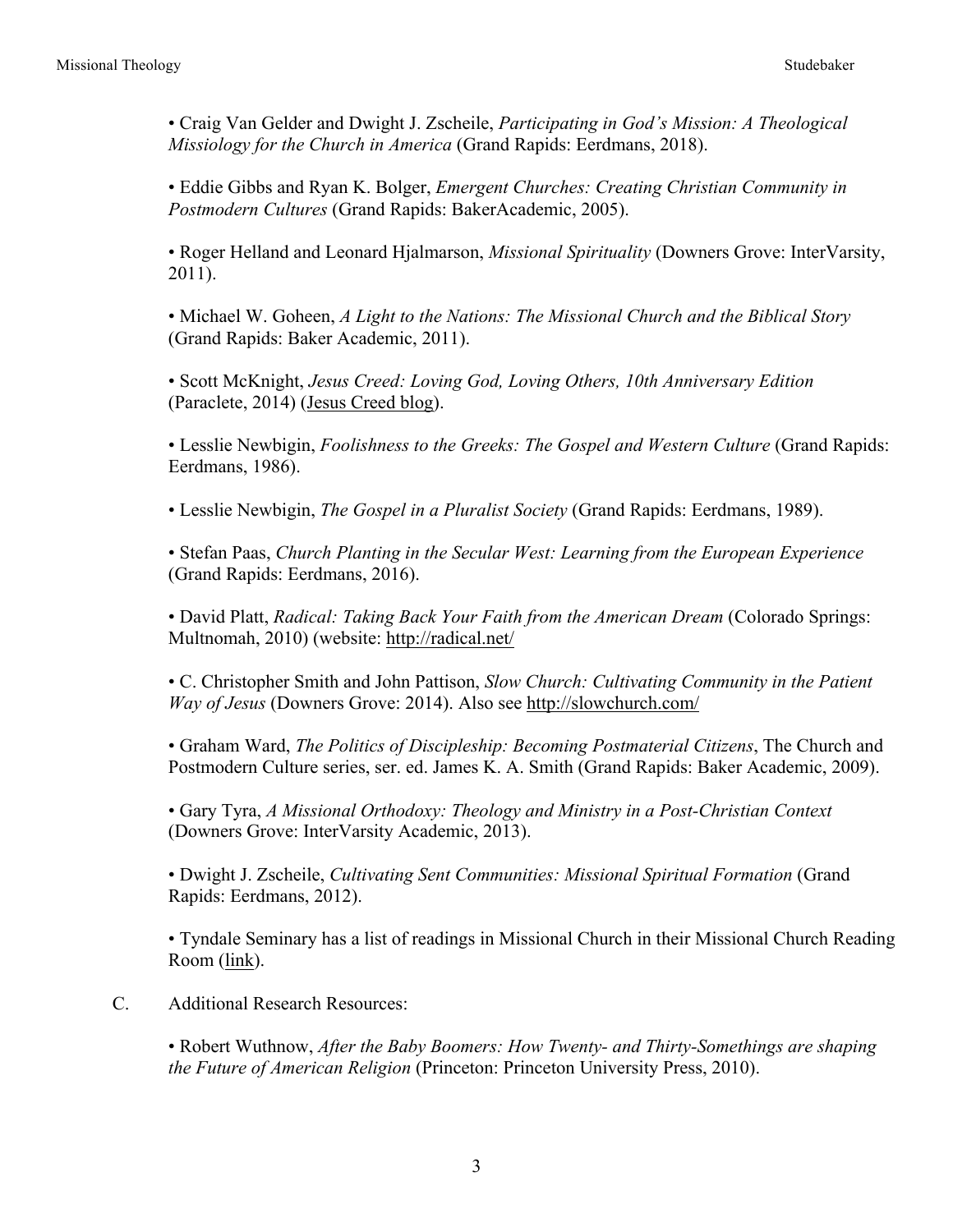- *International Journal of Practical Theology*
- *Journal of Pastoral Theology*
- *Journal of Practical Theology*
- *Journal of Missional Practice* (link).
- *Millennial Magazine* (link).
- Verge Network (link).

### **IV. Overview of Course Assignments:**

| Assignments |                                                          | Percent     | Due      |  |
|-------------|----------------------------------------------------------|-------------|----------|--|
| A.          | Textbook Blog (Padlet)                                   | 10%         |          |  |
|             | Blog post<br>1.                                          |             | May $6$  |  |
|             | 2.<br>Blog interaction                                   |             | May 9    |  |
| B           | Missional Person/Movement Blog (Padlet)                  | 15%         |          |  |
|             | Blog post<br>1.                                          |             | May $13$ |  |
|             | Blog interaction<br>2.                                   |             | May $16$ |  |
|             |                                                          |             |          |  |
| C.          | Missional Context Paper (A2L assignment folder)          | 20%         | May $22$ |  |
|             |                                                          |             |          |  |
| D.          | 10%<br>Paper Presentation (video Padlet post)<br>June 10 |             |          |  |
| Е.          | Paper Collaboration (post on Padlet)                     | 10%         | June 13  |  |
|             |                                                          |             |          |  |
| F.          | Final Paper/Project (A2L assignment folder)              | 35%         | June 17  |  |
|             |                                                          | Total: 100% |          |  |

## **V. Course Outline (***tentative***):**

| Week | Date          | <b>Topic</b>                                    | <b>Due Dates</b> |
|------|---------------|-------------------------------------------------|------------------|
|      | Apr $20$      | Introduction to the Course (A2L Video)          |                  |
|      |               | <b>Personal Introductions (Zoom, TBD)</b>       |                  |
|      |               | <b>History of Missional Theology and Church</b> |                  |
| 2    | <b>Apr 27</b> | <b>Missional Theology: Primary Concepts</b>     |                  |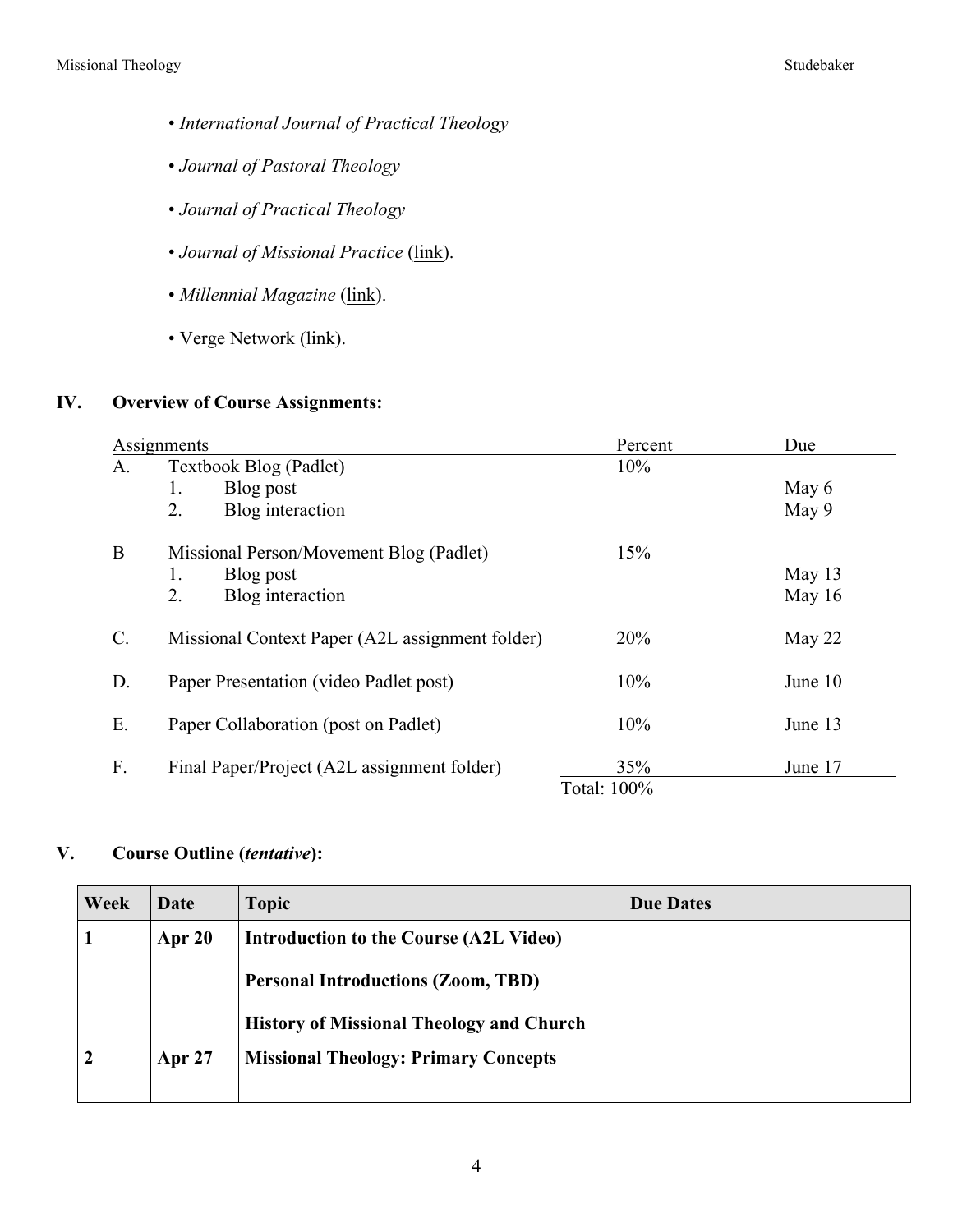| $\mathbf{3}$            | May 4                                                                          | <b>A Missional Theology of Culture</b>                                 | • Textbook blog due May 6                                         |
|-------------------------|--------------------------------------------------------------------------------|------------------------------------------------------------------------|-------------------------------------------------------------------|
|                         |                                                                                | <b>Zoom discussion of Missional Context Paper</b><br>(TBD)             | • Blog interaction due May 9                                      |
| $\overline{\mathbf{4}}$ | May 11                                                                         | <b>Cultural Context &amp; Missional Theology</b>                       | • Missional person/movement blog<br>due May 13                    |
|                         |                                                                                |                                                                        | • Blog interaction due May 16                                     |
| 5                       | May 18                                                                         | The Challenge of Missional Theology &<br><b>Evangelical Identity</b>   |                                                                   |
|                         |                                                                                | Zoom workshop discussion of project/paper<br>topics & approaches (TBD) |                                                                   |
| 6                       | May 25                                                                         | <b>One-on-one Discussion with Studebaker on</b><br>Project/Paper       | • Missional context paper due<br>May 22                           |
| 7                       | Jun 1                                                                          | <b>Missional Theology and the Future of the</b><br>Church              |                                                                   |
| 8                       | June 8<br><b>Integrative Paper Presentation &amp;</b><br><b>Collaboration:</b> |                                                                        | • Paper presentations due June 10<br>• Collaborations due June 13 |
|                         |                                                                                | <b>Paper Presentations</b>                                             |                                                                   |
|                         |                                                                                | 1.                                                                     |                                                                   |
|                         |                                                                                | 2.                                                                     |                                                                   |
|                         |                                                                                | 3.                                                                     |                                                                   |
|                         |                                                                                | 4.                                                                     |                                                                   |
|                         |                                                                                | $\overline{\mathbf{5}}$<br>6.                                          |                                                                   |
|                         |                                                                                | 7.                                                                     |                                                                   |
|                         |                                                                                |                                                                        |                                                                   |
| 9                       | June 15                                                                        | <b>Conclusion and Assessment</b>                                       | • Projects/papers due June 17                                     |

## **VI. Assignment Descriptions:**

- Please submit all assignments in their Avenue to Learn folders or post on Padlet.
- Papers and assignments may be submitted early for feedback from the professor and resubmitted on the due date for grading.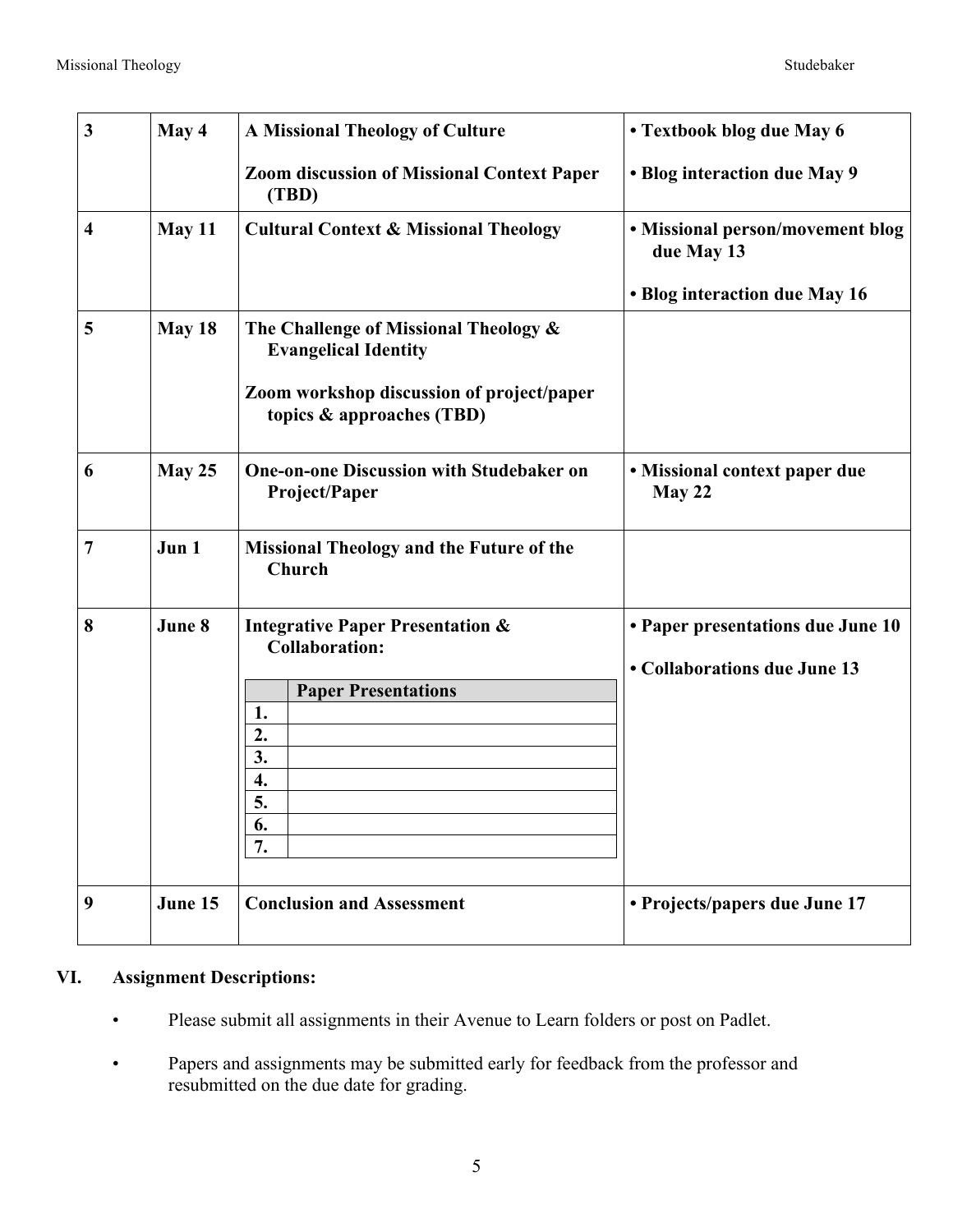- A. Student Selected Textbook and Blog:
	- 1. Purpose: This assignment develops analytical, synthetic, and critical skills.
	- 2. Description: Select a book on missional theology that you have not previously read. Student selection provides the opportunity for you to select a book that relates to your research interest and avoids the potential of redundancy with some students already having read a syllabus determined book (see III.B for ideas). Prepare a blog of 500 words on your book.
	- 3. Elements for a blog:

\* Note: Given the book and the nature of your engagement as well as length of the blog, it may not be possible to include all of these elements in your blog. The key for evaluation is thoughtful description and engagement with the book.

- a. Summarize: Present the primary content, arguments, and problems and solutions identified in the book.
- b. Critique: Identify and describe several areas/issues that the book misses about the nature of contemporary Christian life and ministry. Where do you think the book is wrong about contemporary Christian life and ministry? Is its description of the "problem" and its proposed "solution" misguided, blinkered, one-sided? Identify, describe, and make your suggestions for alternative solutions.
- c. Correlate: Based on your observations of contemporary church life, ministry, and Christian life, identify correlations with the themes discussed in the book.
- 4. Collaborate:

The collaborative nature of this assignment has two parts:

- a. Post your blog on the Padlet Blog—see the course outline on A2L.
	- Padlet is an online bulletin board and interaction forum (I will illustrate its use in the course introduction). It gives you the opportunity to share your work and to interact with your class colleagues.
- b. Post an interaction with the blogs posted by your class colleagues (the interactions can be written, audio, or video responses posted on the Blog Padlet). I will demonstrate these functions in the course introduction.
- B. Missional Person/Movement Blog:
	- 1. *Research*: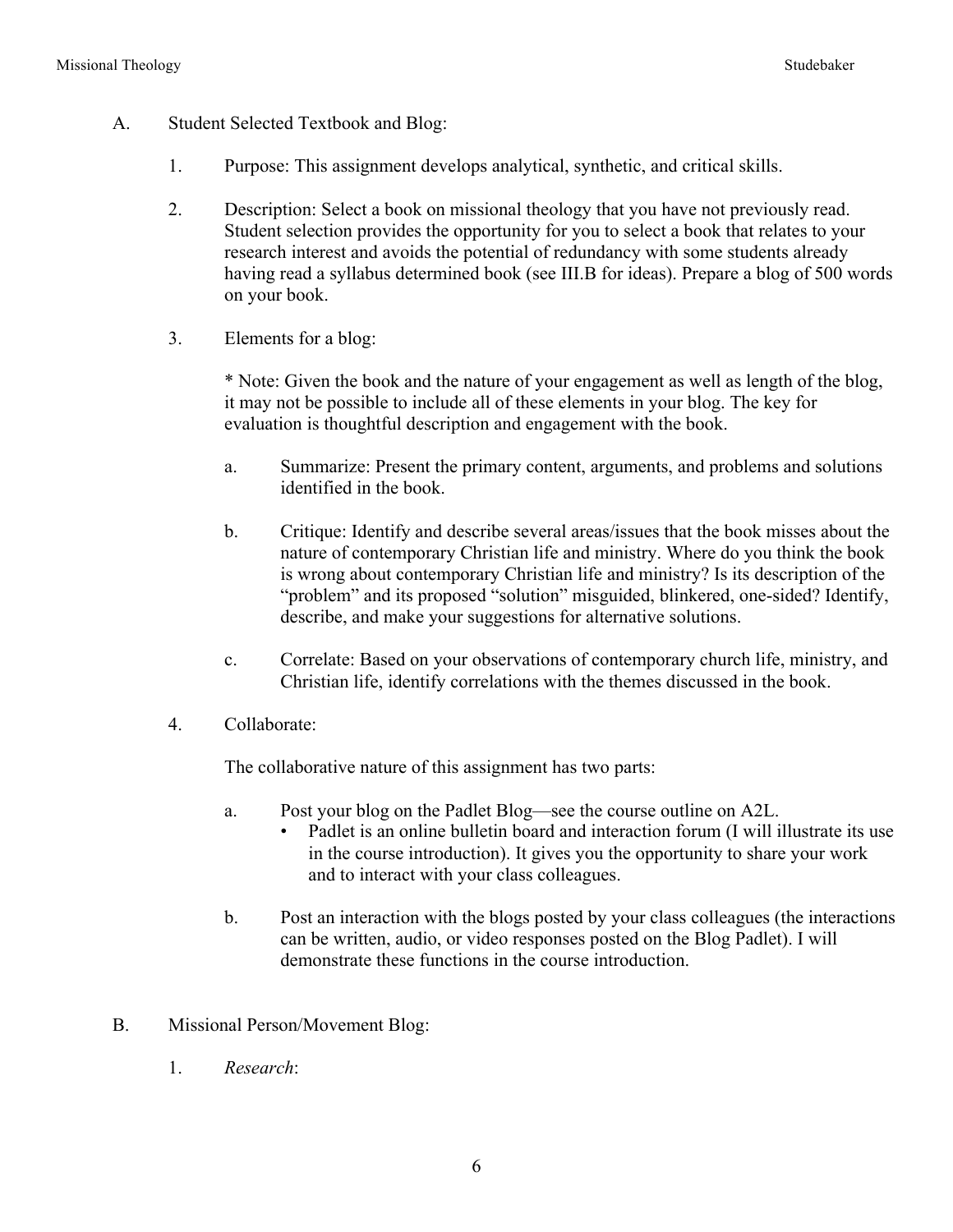- Select a figure and/or movement (e.g., New Monasticism and Shane Claiborne).
- Research the figure/movement using articles, books, informative web resources (5 to 7 sources). Note: given restricted library access, books may be difficult to access.
- 2. *Write* an opinion piece (blog) on the figure/movement. The audience for the blog is not academic. It should effectively deliver a description, analysis, and contribution of the figure/movement to a popular audience. Length: 500 words. Be concise, clear, and interesting.
- 3. *Post* your blog to the course Missional Person/Movement Padlet.
- 4. *Interact*: Comment on at least one of the blogs posted by your class colleagues. You can contribute with the text, audio, or audio-video function within Padlet.
- C. Missional Context Paper
	- 1. Purpose:

This assignment gives you the opportunity to investigate a contextual area of contemporary culture. Understanding and adapting to cultural context is central to missional church/theology. We will have a Zoom discussion the third week of the course so that you can share your topics and discuss them with each other.

2. Description:

This paper describes and analyzes an area of contemporary culture and suggests ways that it presents opportunities and/or challenges to contemporary Christian thought, life, and/or ministry. I encourage you to address an issue that relates to your current or anticipated ministry/vocational context.

- 3. Guidelines for paper:
	- a. Please consult to 5 to 7 sources—academic sources such as books and journal articles, professional magazines, media, statistical resources, and informative web resources. Note: given restricted library access, books may be difficult to access.
	- b. Documentation of reading: Please use footnotes and provide a bibliography of resources used in the preparation of the paper.
	- c. The paper should include two sections that detail . . .
		- 1) Area of contemporary cultural analysis,
		- 2) Conversation on opportunities and/or challenges to contemporary Christian thought, life, and ministry presented by the cultural topic.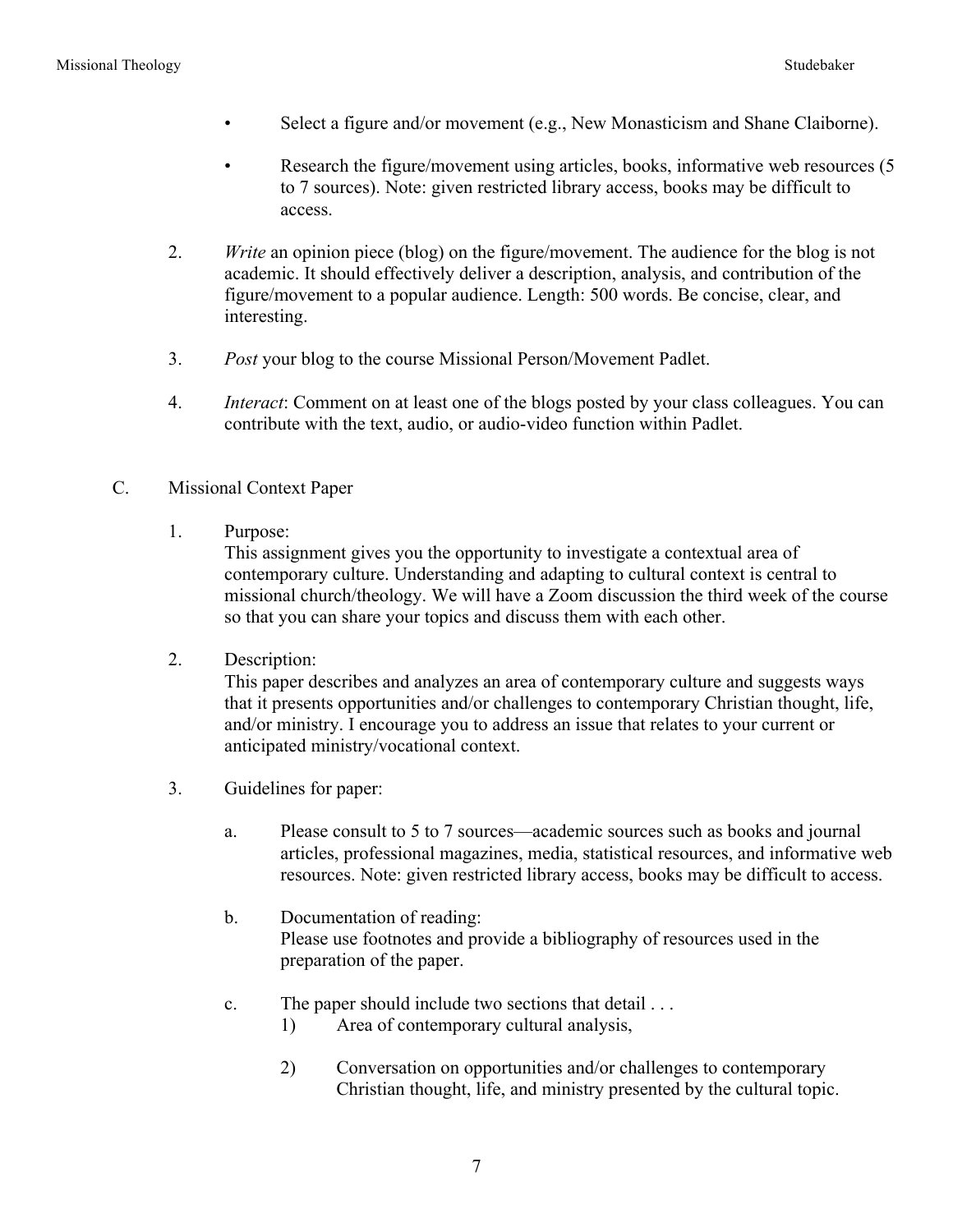- c. Length: 5 to 7 pages. Double spaced, Times New Roman Font, formatted according to MDC Style Guide.
- 4. Zoom discussion:

During the Zoom discussion, you will present a *summary* of your Missional Context Paper that introduces the two parts of the paper (area of contemporary culture analyzed and the conversation between opportunities/challenges).

The sharing and discussion are informal. You are not expected to have the final paper written. The Zoom discussion gives you the opportunity for connecting with and brainstorming your ideas with your class colleagues.

Length of presentation is approx. 10 minutes, which includes discussion time.

- D. Paper Presentation (video Padlet post)
	- 1. Purpose:
		- Presenting your paper gives you the opportunity to share your major paper/project with your class colleagues.
		- The final paper/project is not due until June 17, so your presentation may not reflect the completed paper/project. Indeed, the gap between the presentation and final due date provides you the opportunity to incorporate feedback from your class colleagues (see below for Paper/Project Collaboration).
	- 2. Guidelines:
		- a. Create a video presentation that shares your paper/project's . . .
			- Topic
			- Why you chose your topic
			- Content development
			- Key resources
		- b. Video length: 10 to 15 minutes.
		- c. Post on Paper Presentation Padlet
- E. Paper/Project Collaboration
	- 1. Purpose:

Provides experience in responding to and contributing to your class colleagues' projects. It also provides the opportunity to develop professional skills in online presentations.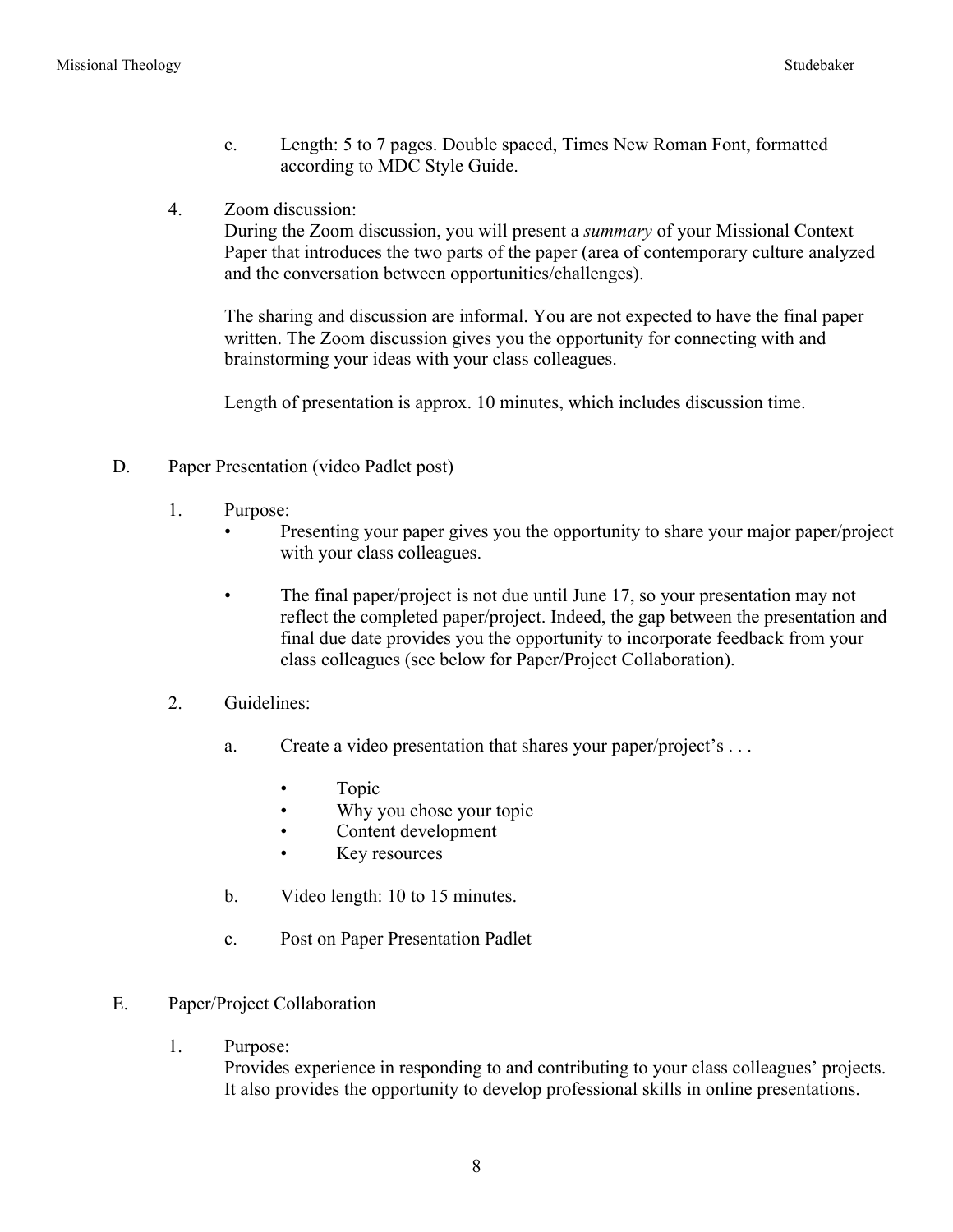### 2. Description:

Each student prepares a critical evaluation of the integrative papers presented by their class colleagues. Evaluations can be written, audio, or audio-visual.

- a. The critique:
	- 1) Remember to be charitable.
	- 2) Critical (includes highlighting and discussing problems *and* strengths):

The critique should explore the following sorts of issues:

- Does the paper have a thesis?
- Does the content develop and support the thesis?
- Does it use appropriate sources?
- Does it address a significant topic and develop it?
- For projects, does the seem like an effective approach to a particular issue, topic, and does it seem effective given its target audience?
- b. Post your critical evaluation for each student in the Paper/Project Collaboration Padlet.
- F. Constructive Paper/Project:

This assignment constitutes the "major paper" for the course. The purpose of the paper/project is vocational development. It should advance your vocational trajectory. Selecting whether to prepare a project or a paper is an important step in the process.

• Paper?

If you anticipate further graduate work or writing a thesis as part of your MTS or MDiv, then an academic research-thesis paper is an excellent option. A research-thesis paper provides skill development in conducting the concentrated study of a particular research topic necessary for academic research.

• Project?

If your vocational track is vocational ministry or an alternative professional field, then a project may be an effective option. Completing a project provides skill development in contextualizing and applying the fruit of theological research and reflection.

If you have an idea for a paper or a creative project that does not neatly fit into the parameters of the specialization descriptions, please discuss your idea with me. I am open to papers/projects that cohere with the essence of the course and that are suited to your vocational/research field and interests.

# ♦ **Please consult the assignment focus for your degree specialization** ♦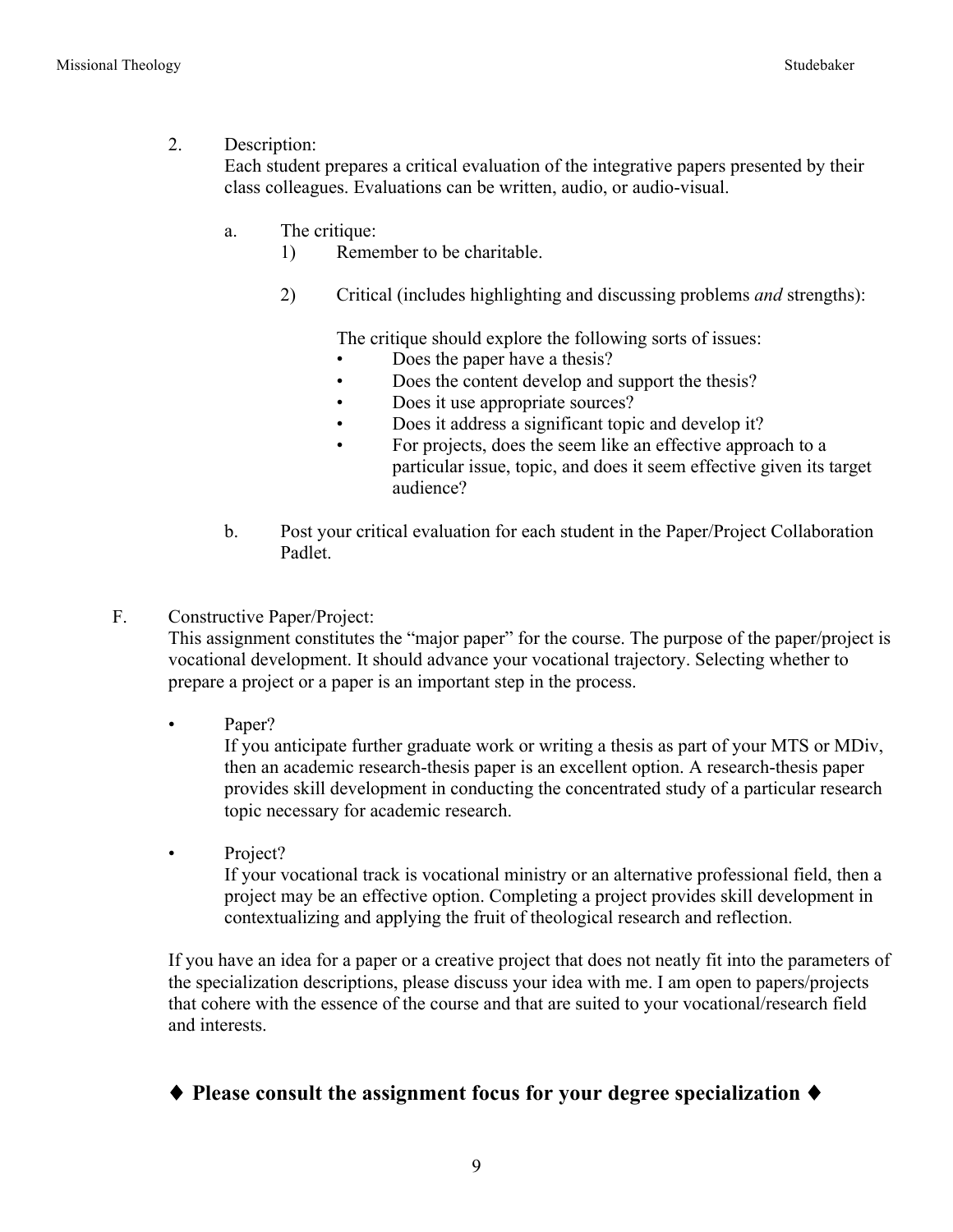# **Church and Culture Specialization**

Investigating the interface between theology and culture is the purpose of this assignment. The paper/project provides the opportunity to explore the relationship between missional theology/movements and culture. Options are open. Examples: You can look at an historical example of the way cultural context shapes contemporary beliefs and practices of the church (a Newbigin redux). You can explore how one or more categories of theology can provide a lens for discerning missional engagement with culture, contemporary politics, and social issues.

# **Christian Thought and History Specialization**

Exploring an issue in or related to missional theology and/or history is the purpose of this specialization. It can take a biblical, historical, or contemporary focus. For example, what is the history of missional theology and of the missional church movement? Why did it emerge, who were and are the key thought leaders of the movement? How does the missional church movement differ in theology and practice from other forms of the church?

# **Christian Worldview**

This specialization relates to the ways Christians understand the world with an awareness of Christianity's intellectual environment—historical, contemporary, and global. Select an area of missional theology, a figure, and/or movement and analyze its worldview assumptions. The paper/project should be constructive and not only descriptive. The heart of this assignment is your creative proposal on the contribution this person, figure, event offers to a Christian worldview. For example, how did Newbigin's (or other missional figures) worldview differ from other popular views in the church? How did this different worldview enable him to diagnose and proscribe new pathways of Christian ministry and relationship to culture? Or, what are the biblical foundations for a missional theology of church practice?

## **Pastoral Studies Specialization**

Applying and articulating the significance of missional theology for a ministry setting is the purpose of this specialization. For example, prepare a sermon or message appropriate for a given ministry audience or develop a seminar for leadership training in your ministry setting. You can draw on biblical, historical, and/or systematic theology resources. The content of the project draws from theological resources but expresses the yield of that theology in language and terms that are appropriate for a ministry audience. Alternatively, if you have an idea for contextualizing the resources of missional theology for ministry other than in the examples listed above, please talk with me so we can design a project that enables you to maximize your work in the class for your ministry context and meets the goals of the specialization in Pastoral Studies.

- 1. Guidelines for Paper:
	- a. Content and argument:
		- Detail a clear thesis (the view that your paper supports).
		- Describe your topic under consideration.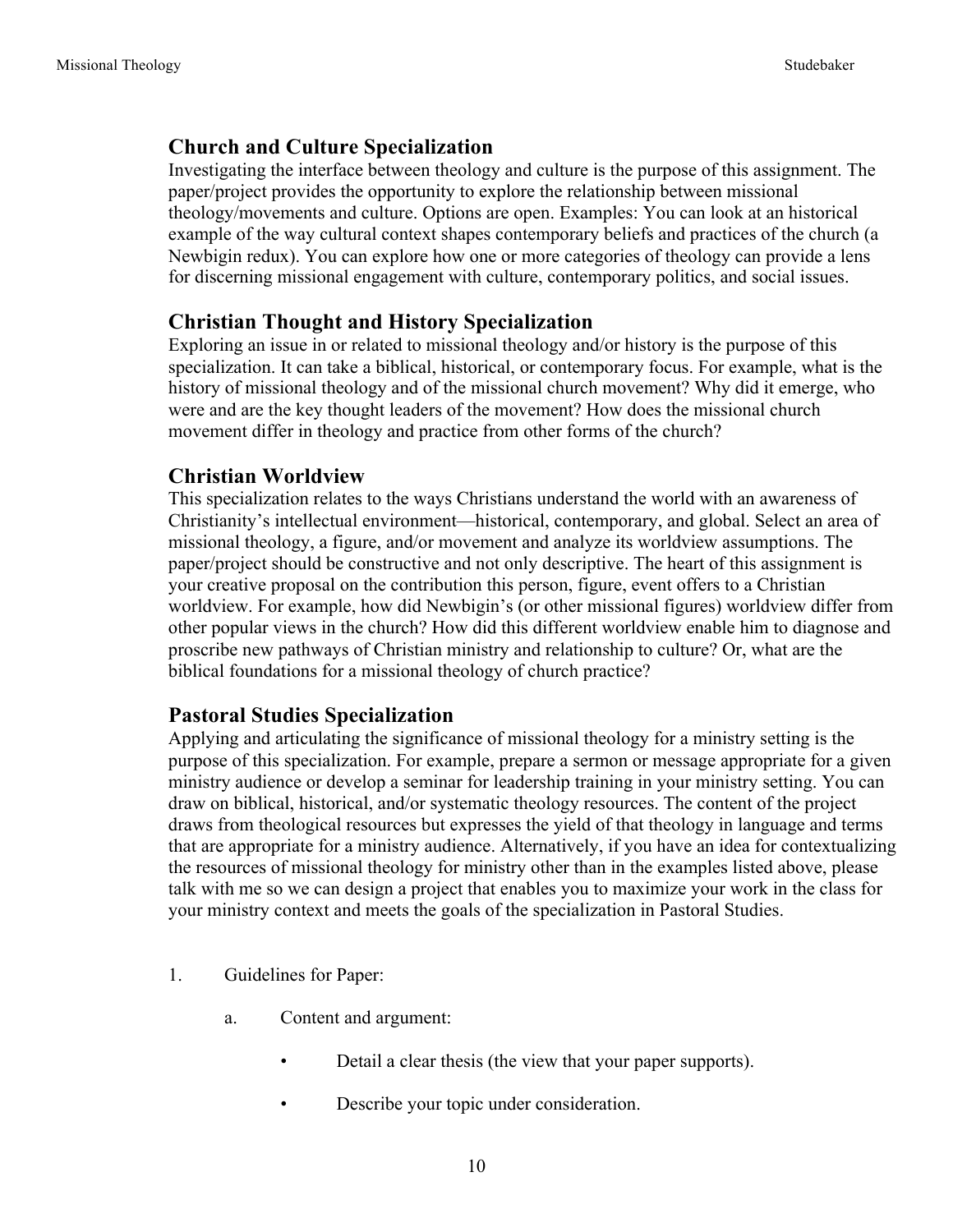- Write an essay that coherently demonstrates your view.
- Detail major alternatives and/or criticisms of the position and interact with them vis-à-vis your view (where appropriate and in so far as space allows).
- b. Presentation:
	- Write a stylistically clean and academic paper—e.g., avoid colloquialisms (academic is different than conversational voice), passive voice (use active).
	- Research-thesis papers must have a thesis statement (stated in the introduction). They should include an introduction, content sections, and a conclusion.
	- Use and document a *minimum* of ten scholarly resources (books, journal articles, book essays). Internet resources can be utilized, if they are scholarly and/or professional sources. Given restrictions on library resources, accessing books may be difficult, so higher reliance on journal articles, etc. may be required.
	- Accurately document sources according to MDC Style Guide.
	- Paper length:  $10-12$  pages.
	- Provide a bibliography (list only the books cited in the footnotes of the paper).
- 2. Guidelines for Projects/Sermons:
	- a. Annotated bibliography of research sources: an annotation is a paragraph or two that describes the content of the book, essay, or article and how it relates to your project.
	- b. Sermon: submit a manuscript of your sermon/message that includes footnotes, which detail where and how you applied and adapted your theological research.
	- c. Double-spaced pages, 12 point Times New Roman font.
	- d. Use and document at least 10 scholarly resources (e.g., books, journal articles, and essays). Internet resources can be utilized, if they are scholarly and/or professional sources.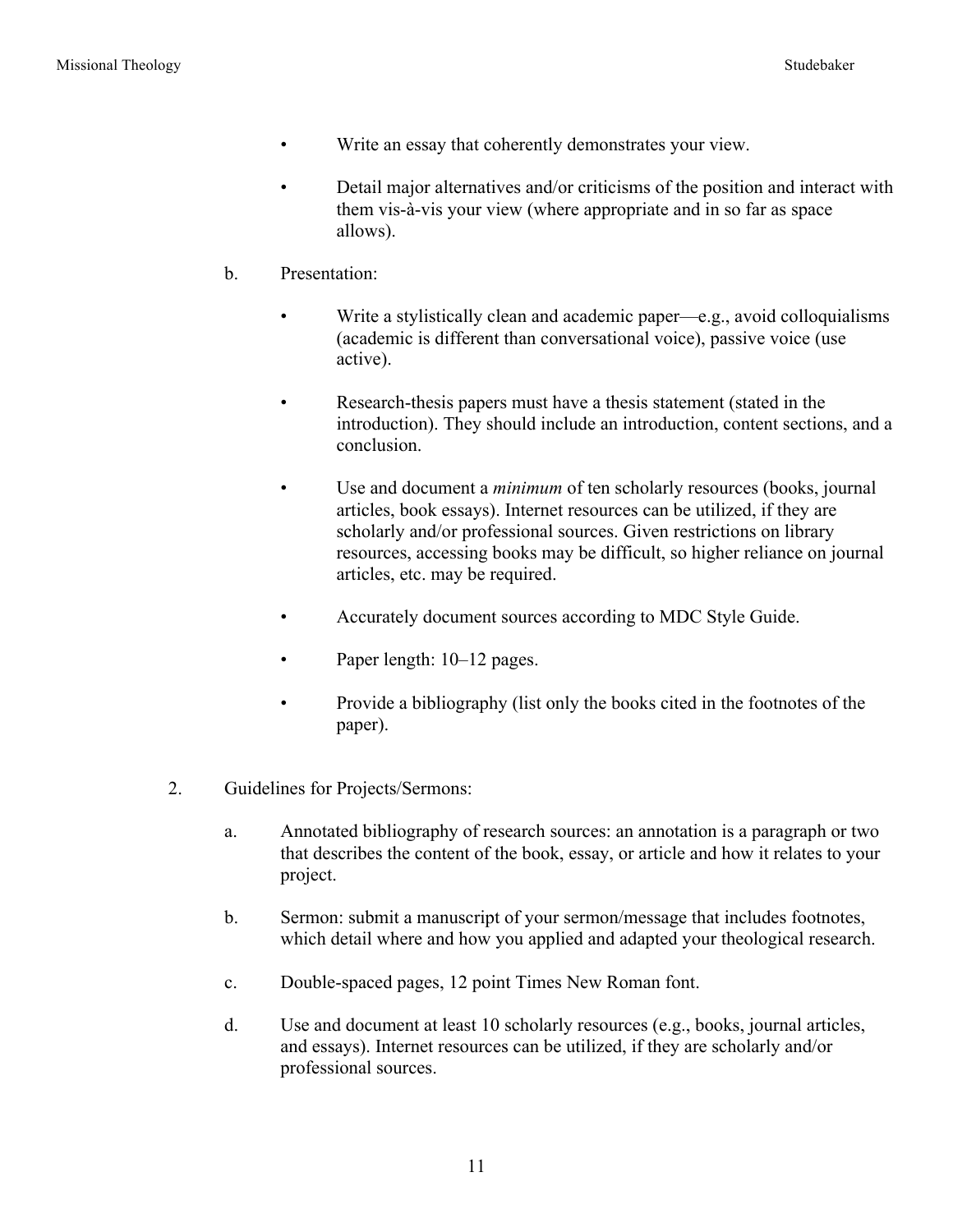e. Document sources with footnotes and follow MDC Style Guide.

#### **VII. Policies:**

- A. Textbook Purchase: Note: alternative options for book purchases will likely be necessary due to disruptions caused by COVID-19. All required textbooks for this class are available from the College's book service, READ On Bookstore, Room 145, McMaster Divinity College. Texts may be purchased on the first day of class. For advance purchase, you may contact READ On Bookstore, 5 International Blvd, Etobicoke,Ontario M9W 6H3 : phone 416.620.2934; fax 416.622.2308; email books@readon.ca. Other book services may also carry the texts.
- B. Academic Honesty:

Academic dishonesty is a serious offence that may take any number of forms, including plagiarism, the submission of work that is not one's own or for which previous credit has been obtained, and/or unauthorized collaboration with other students. Academic dishonesty can result in severe consequences, e.g., failure of the assignment, failure of the course, a notation on one's academic transcript, and/or suspension or expulsion from the College.

Students are responsible for understanding what constitutes academic dishonesty. Please refer to the Divinity College Statement on Academic Honesty https://www.mcmasterdivinity.ca/programs/rules-regulations.

C. Gender Inclusive Language:

McMaster Divinity College uses inclusive language for human beings in worship services, student written materials, and all of its publications. In reference to biblical texts, the integrity of the original expressions and the names of God should be respected. The NRSV and TNIV are examples of the use of inclusive language for human beings. It is expected that inclusive language will be used in chapel services and all MDC assignments.

D. Style:

All stylistic considerations (including but not limited to questions of formatting, footnotes, and bibliographic references) must conform to the McMaster Divinity College Style Guidelines for Essays and Theses (link). Failure to observe appropriate form will result in grade reductions.

E. Disclaimer:

This syllabus is the property of the instructor and is prepared with currently available information. The instructor reserves the right to make changes and revisions up to and including the first day of class.

### **VIII. Late-Assignment and Exam Policy:**

A. Assignments are due at the beginning of class on the date specified in the syllabus.